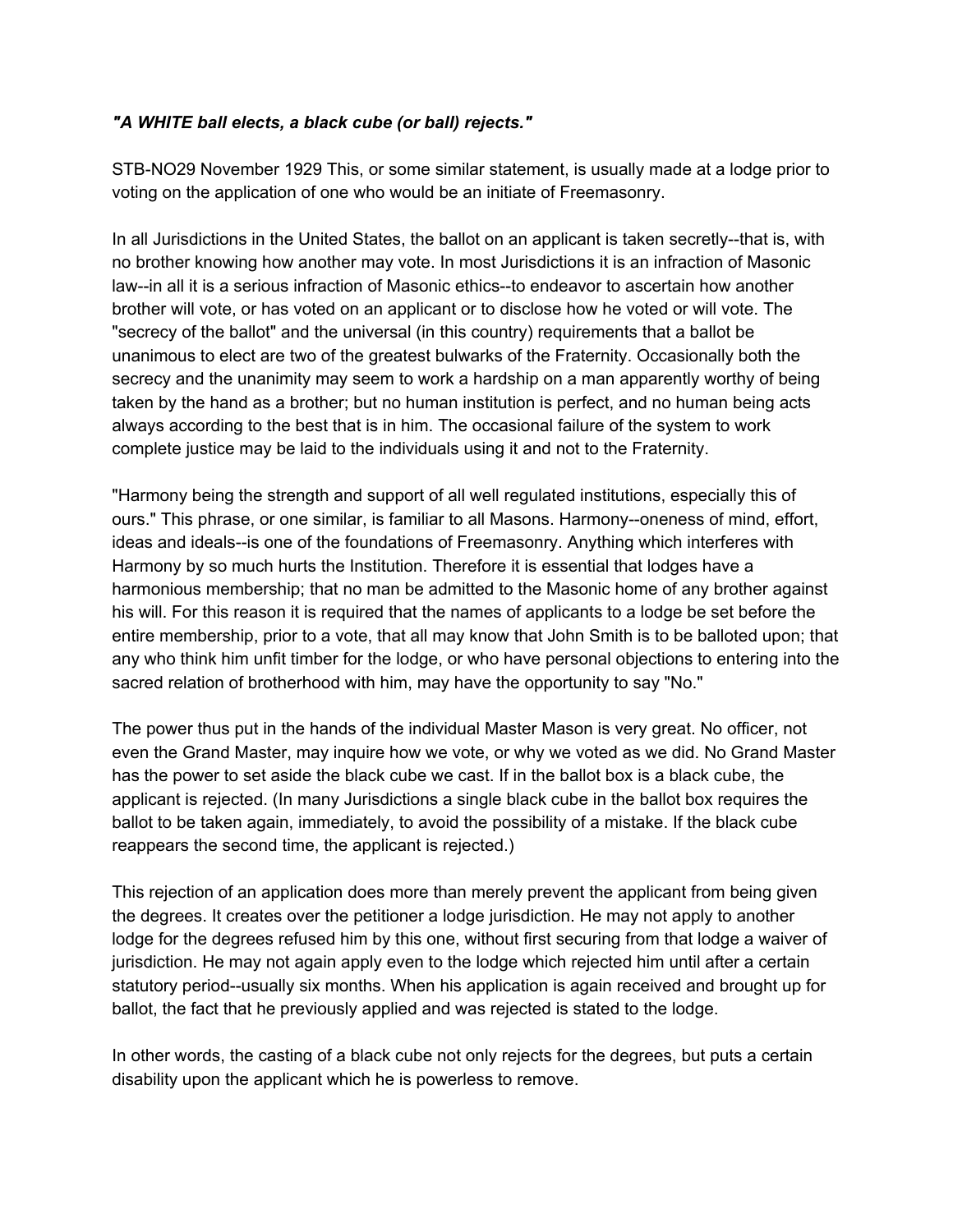The brother who casts a ballot, then, upon an applicant, wields a tremendous power. Like most powers, it can be used well or ill. It may work harm, or good, not only upon him upon whom it is used, but to him who uses it. Unlike many great powers put into the hands of men, however, this one is not subject to review or control by any human agency. No king, prince, potentate; no law, custom or regulation; no Masonic brother or officer, can interfere with the individual's use of his power.

For no one knows who uses the black cube. No one knows why one is cast. The individual brother and his God alone know. The very absence of any responsibility to man or authority is one of the reasons why the power should be used with intelligence, and only when, after solemn self-inquiry, the reason behind its use is found to be Masonic.

Any one can think of a hundred reasons why black cubes are cast. Our neighbor applies for the degrees. Outwardly he is an honest man of good character, bearing a good reputation. However, we have heard him quarreling violently with his wife. We are morally sure that he struck her. We can't prove it; the poor woman never said anything about it; she suffered the blow in silence rather than endure the greater agony of publicity. It is not for us to have him arrested as a wife beater if his wife can stand him! But we don't want a coward, a bully in our lodge! Naturally--and most brethren will say properly--we cast the black cube.

Our office associate wants to be a Mason. He applies to our lodge. As far as the investigating committee can ascertain he is a good man, honest, pays his debts, is a church member, a hard worker. But we have heard him repeat, to us and to others, matters which we know were given to him in confidence. We have learned to distrust his discretion. We don't believe that a promise means much to him. It may be, of course, that a Masonic obligation would be kept. But we are not sure. Naturally, we vote against him.

Some men otherwise "good and true" are ill-natured, violent tempered, disagreeable. To admit them to our lodge might destroy its harmony of spirit. Others are vain and boastful, self-seeking, apt to bend every agency in which they come in contact to their own ends. We do not believe such a man will be an asset to our lodge.

## We keep him out.

A certain man IS our personal enemy. The quarrel between us may have nothing to do with right and wrong; it may be the result merely of a life time of antagonism. He applies to our lodge. Our lodge is our Masonic home. We would not want this man in our family home; we do not think we will be happy with him in our Masonic home. It is our privilege to keep him out.

These, and a thousand other good reasons, are all proper ones for the casting of a black cube. If the lodge might suffer, if we might suffer, if we know that our absent brother would suffer from the applicant being elected, we have the best of reasons for seeing that he is rejected. Such use of our power is proper, Masonic, ethical, wise, just.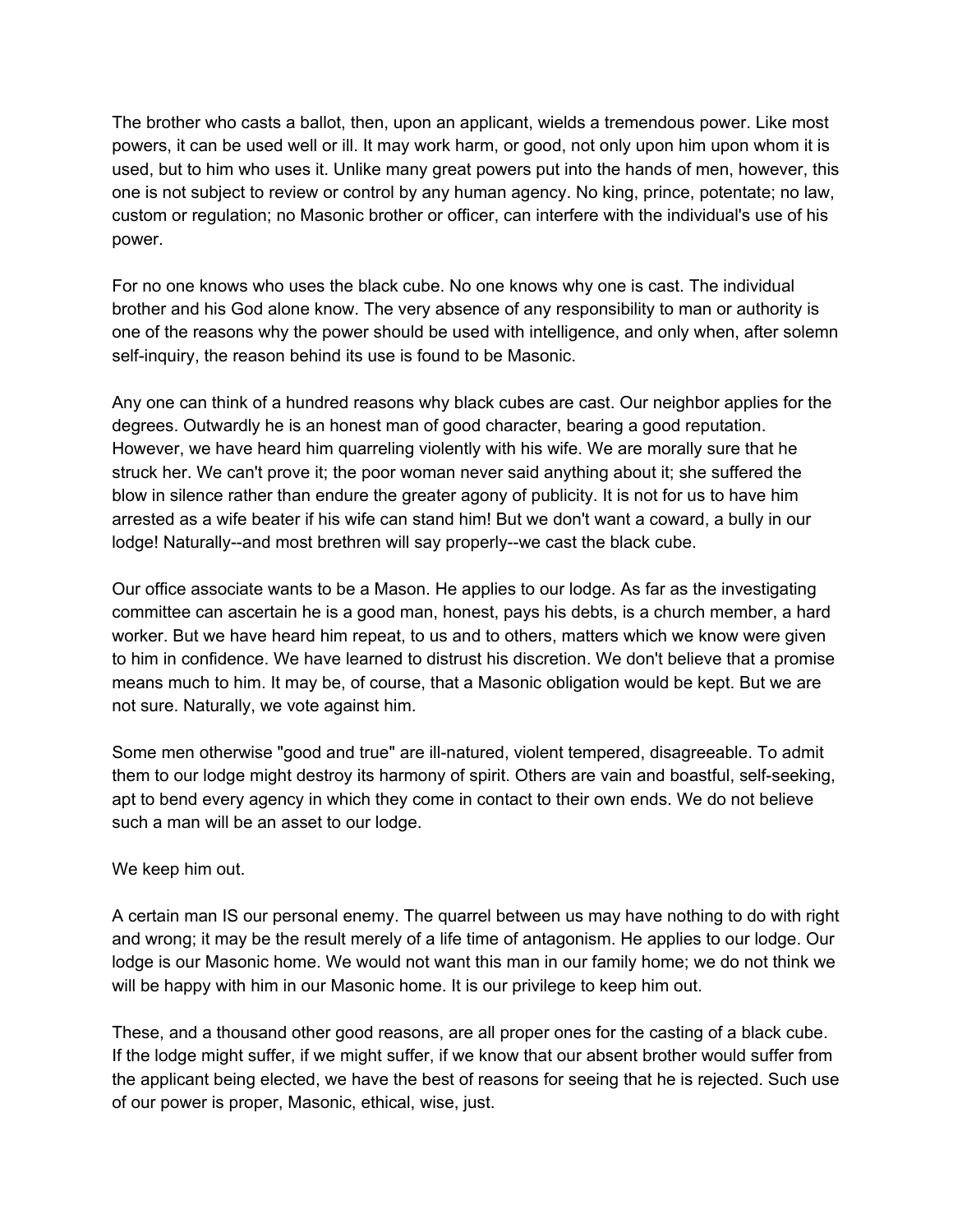But there is another side of the shield. Unfortunately, no hard and fast rule can be laid down. There is no way to explain "this is a good reason, but that is not a good reason" for casting a black cube. Each of us has to judge the reason for himself. Yet some suggestions may be given.

We know a man we dislike. He has different ideas from ours. He belongs to a different "set." He is not the type we admire. Our dislike does not amount to hatred, nor is it predicated upon any evil in the man's character. He and we are antipathetic; we rub each other the wrong way. When he applies to our lodge we must decide this question: will the unpleasantness to us, in having him as a member, be greater than the good to him which may come from his reception of the Masonic teachings? Are we sure that we cannot accept him as a brother merely because we "have never liked him?" We all know cases like this; the president of the bank turns down Johnson's application for a second mortgage. Johnson makes the matter personal. He "has it in" for the president. The president applies for the degrees. Some one casts a black cube. It may, and may not, be Johnson. We don't know. But perhaps, later, we hear Johnson's boast "I got even with the son-of-a-gun who turned down my loan !" He doesn't say how he "got even," of course. But we are pretty sure we know.

Such a use of the black cube is, of course, utterly un-masonic. It is a misuse of a great power. As well turn down the minister of the Baptist church because he doesn't agree with our minister, who is a Methodist! As well turn down the automobile dealer because he refused to give us a larger allowance on our old car! Turning the Masonic black cube into a secret dagger for personal revenge is indefensible.

Freemasonry works some curious miracles. A self-made man applied five times for the degrees in a certain lodge. The man was rather ignorant, yet a commercial success. He had, literally, raised himself by his bootstraps from the poverty of the streets to a business position of some prominence. Yet he was rather raw, rough add ready, even uncouth. No shadow of personal unworthiness rested upon him; he was honest, upright, a good citizen.

In this lodge a certain Past Master--as was discovered in after years--voted four times against this applicant. The Past Master left the city. On the fifth application the petitioner was elected. Something in Masonry took hold of his heart; through Masonry he was led to acquire some of the education he lacked; through Masonry he was led into the church. In time he made such a reputation for himself as a Mason that he was put in line, and finally achieved the solemn distinction of being made Master of his lodge. He is still regarded as one of the best, most constructive and ablest Masters that lodge has ever had.

In the course of ten or twelve years the absent Past Master returned. In the light of history, he confessed (which strictly speaking he should not have done!) that it was he who had kept this man out for what he really believed were good reasons; he thought the "rough neck" would detract from the dignity and honor of the Fraternity. Yet this same "rough neck," through